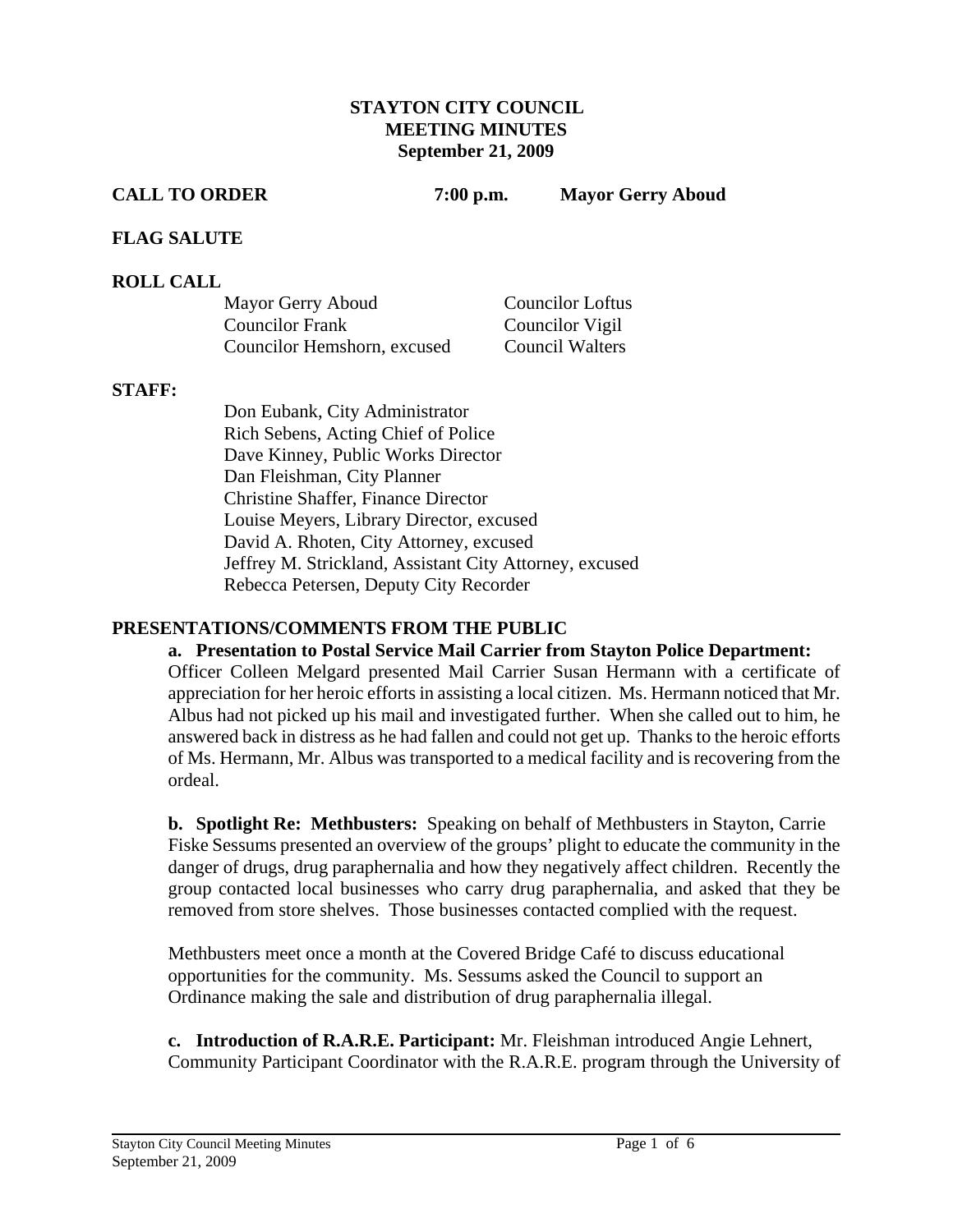Oregon. Council members were encouraged to meet with Ms. Lehnert and discuss project expectations.

# **ANNOUNCEMENTS**

**a. Additions to the Agenda**: None.

**b. Declaration of Ex Parte Contacts, Conflict of Interest, Bias, etc**.: Councilor Loftus declared that at the September 08, 2009 meeting, the Council awarded a grant to the Stayton/Sublimity Chamber of Commerce of which he is a member. Councilor Vigil stated that he too is a member of the chamber. Both Councilors stated that they were not biased in their decision.

# **CONSENT AGENDA**

# **a. Approval of September 08, 2009 City Council Meeting Minutes**

Ms. Petersen pointed out a correction on page 4 of 5, Urban Renewal. Councilor Vigil asked council members…..and not Councilor Loftus.

**MOTION:** From Councilor Loftus, seconded by Councilor Frank, to approve the September 08, 2009 meeting minutes as amended. Motion passed: 4:0.

# **PUBLIC HEARING**

# **United States Department of Agriculture (USDA) Rural Utilities Services (RUS) Loan Application for the Wastewater Treatment Facility Improvements**

- **a. Commencement of public hearing:** Mayor Aboud opened the public hearing.
- **b. Staff Report:** Mr. Kinney summarized the information provided in the agenda packet.
- **c. General Testimony:** None.
- **d. Questions from the Public:** None.

**e. Questions from the Council:** Councilor Frank stated that a neighbor had contacted him and asked that the city not raise sewer/water rates as they are on a fixed income. There are others in the community that are also on fixed incomes and would struggle with paying additional rates. In response to a question as to how the rates could be structured at the lower end of the proposed increase of \$48. to \$52., Mr. Goldstein stated that the new rate would probably be closer to \$52. The City will benefit from borrowing the higher amount, as they more than likely would qualify for grant dollars which would reduce the overall project costs. Councilor Loftus asked why the amount that will be given to the city from USDA has not been disclosed and what conditions will be imposed. And, why does USDA care what other jurisdictions are charging for their rates? Mr. Goldstein stated that USDA follows federal statute guidelines for funding and the percentage of utility rates need to be equitable to what they are funding. It would not be equitable to fund a jurisdiction that has lower rates and not one with higher rates. There are a lot of factors that go into the decision of the final amount to be funded and the conditions. In response to Councilor Walters question regarding American Disability Act (ADA) requirements, Mr. Kinney stated that the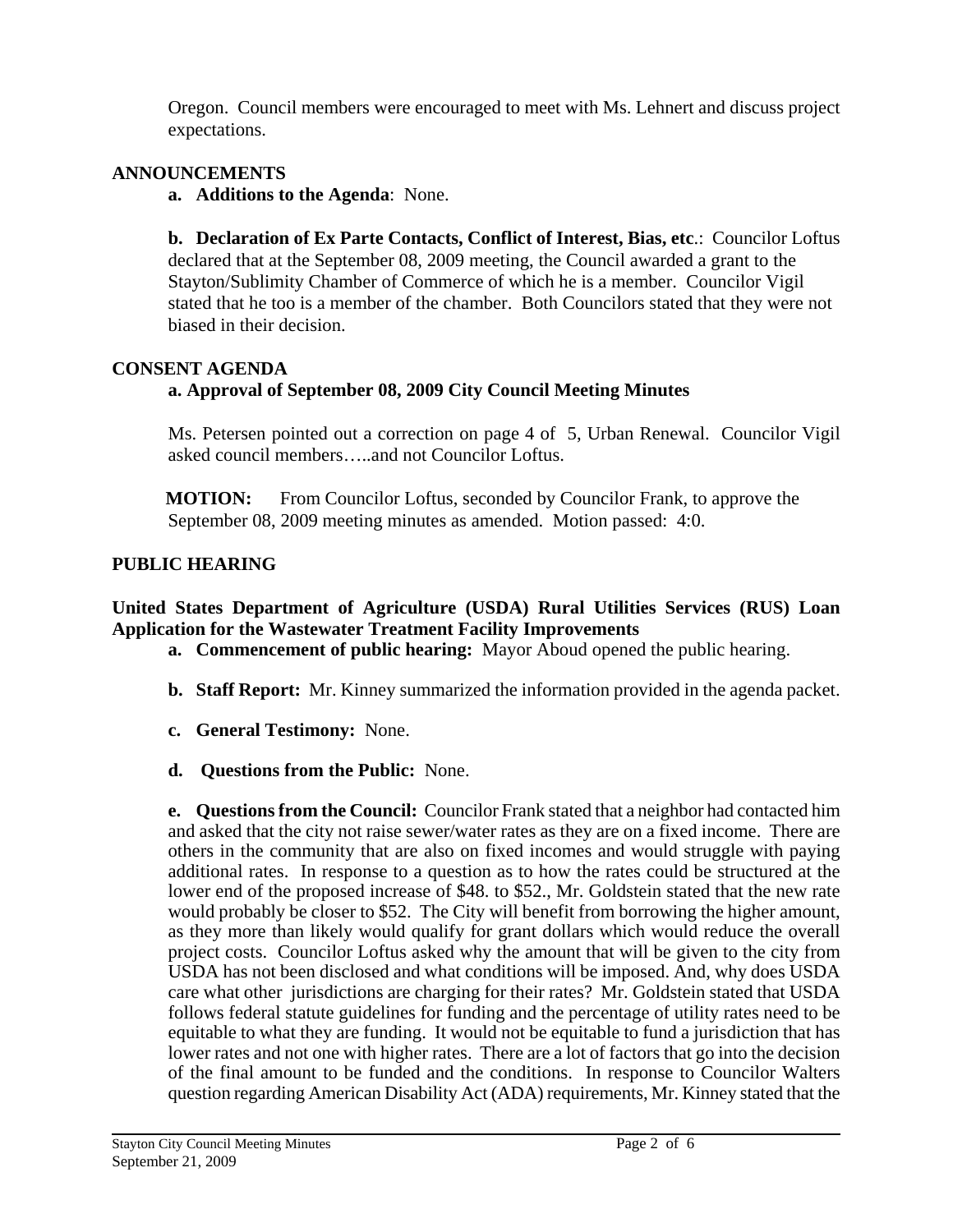city conducted an inventory to determine if all its facilities meet ADA requirements, as one of the components of the loan. Councilor Walters stated that he would be interested in assisting in anyway with the ADA inventory as he is very familiar with the requirements.

**f. Close of Hearing:** There being no further testimony, the public hearing was closed at 7:55 pm.

Mr. Kinney stated that at their meeting of September 08, 2009 the City Council authorized the Mayor and City Administrator to file an amended USDA-RUS application for \$11.3 million to fund Priority 1 WWTF improvements; therefore no additional decisions are required for this meeting.

# **UNFINISHED BUSINESS**

## **LUBA Remand Santiam Memorial Hospital Comprehensive Plan and Zoning Map Amendment at 1401 N. Tenth Avenue.**

**a. Staff Report:** Mr. Fleishman summarized the information provided in the agenda packet.

**b. Council Deliberation:** Councilor Loftus asked if SWCD appealed the mitigation or the site plan review at the Planning Commission meeting. Mr. Fleishman stated that there was no appeal on the site plan review. Page 3 of 14, Draft order, last paragraph 1. the first "adequate" was removed as it was redundant to the second "adequate" that appeared in the same sentence. In response to a question as to whether or not the city and hospital have adequately addressed LUBA's concerns, Mr. Fleishman answered in the affirmative.

# **c. Council Decision:**

 **MOTION:** From Councilor Vigil, seconded by Councilor Loftus, to move to approve the application of Santiam Memorial Hospital for comprehensive plan amendment and zoning map amendment at 1401 N. Tenth Avenue, File #16-08/06, and adopt the draft Revised Order as amended. Motion passed: 4:0.

# **Ownership of Open Space, Mill Crossing Master Planned Development**

**a. Staff Report:** Mr. Fleishman summarized the information provided in the agenda packet.

 **b. Council Deliberation:** Councilor Loftus declared that he met with Dave Kinney, Public Works Director, Susan Horvat and her sister at the site of the proposed development.

Council members agreed that the open space on the Stayton Power Canal should be kept in public ownership; the island area on the private street should be kept in private ownership; and the Salem Ditch area should be dedicated to the City. The fourth open space area would be the access path to the pedestrian bridge. Council members present were divided on this piece of open space citing the critical nature of the public needing access to the footbridge. Councilors voiced their concern that the development could be a gated community. Mr. Fleishman stated that a gated community was not proposed.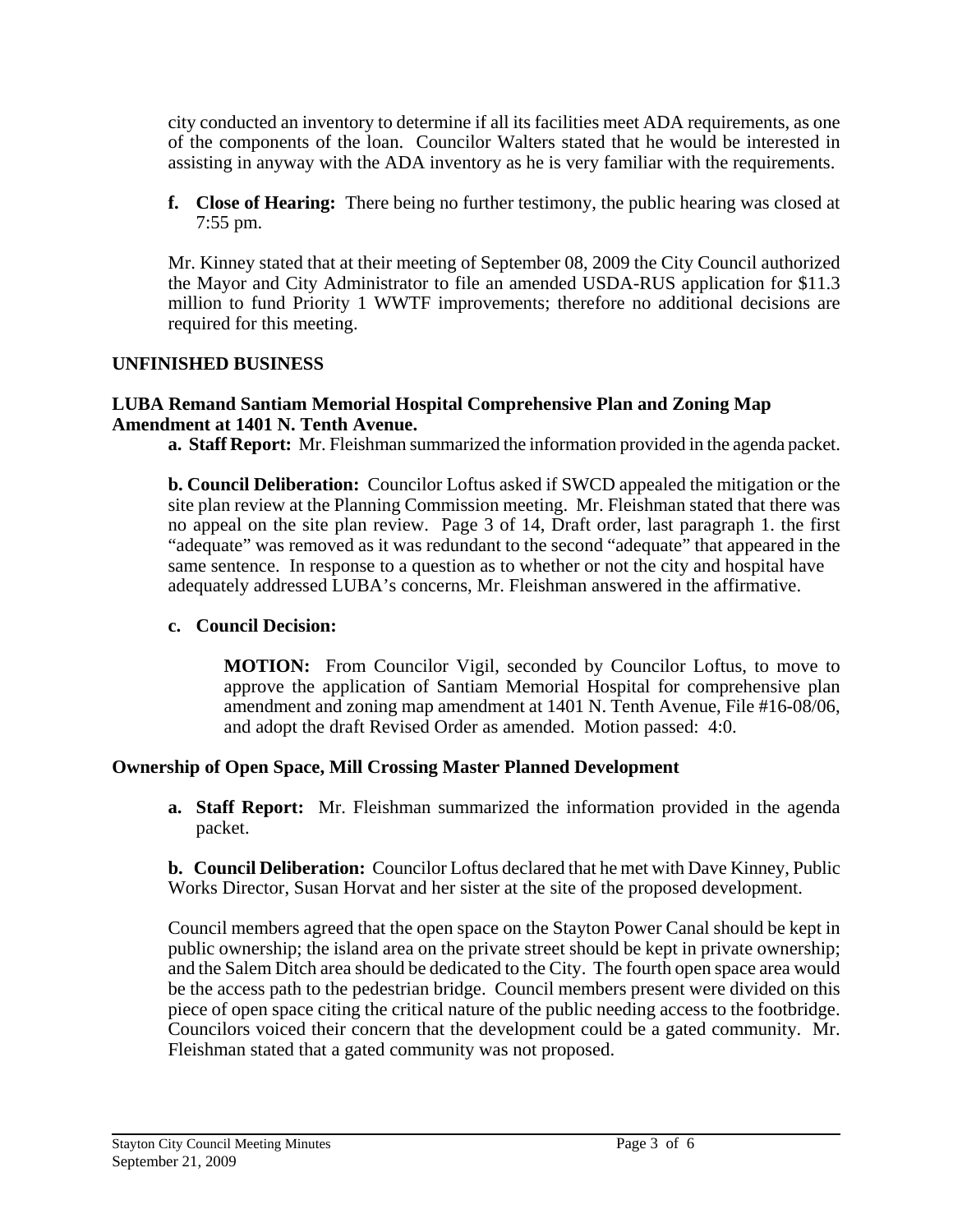Mark Grenz, Multi-tech Engineering, Salem, Oregon. Mr. Grenz, Project Manager for Wampler Family LLC, stated the decision that needs to be made is which of the open space areas the city wishes to own. The site plan was already approved by the Planning Commission and the Council does not need to approve it again. It is not the intention of the applicants to close off the walkway on Florence Street to the general public, but they don't want a public street as it would have to be a larger. There will not be run off to the site so no detention basin is needed.

# **b. Council Decision:**

 **MOTION:** From Councilor Frank, to move that the City Council approve the open space ownership for the proposed Mill Crossing master planned development as proposed by the applicant except that the open space parcel between lots 16 and 17. be dedicated to the City and widened to a minimum of 20 feet. Motion failed due to lack of second.

 **MOTION**: From Councilor Loftus to move that the City Council approve the open space ownership for the proposed Mill Crossing master planned development as proposed by the applicant. Motion failed due to lack of second.

**DISCUSSION:** In response to a question as to what happens if no decision is made regarding the open space, Mr. Fleishman stated that the Planning Commission approved the proposal with the condition that the City Council make a decision regarding the open space. If no decision is made this evening the issue will come back to the City Council at a later date.

 **MOTION:** From Councilor Frank, seconded by Councilor Walters, to move that the City Council approve the open space ownership for the proposed Mill Crossing master planned development as proposed by the applicant, except that the open space parcel between lots 16 and 17 be dedicated to the City and its width will be as determined through the final development plan.

 **2 ayes (Frank & Walters) 2 nays (Loftus & Vigil), Mayor Aboud voted in favor of the motion.** 

At this point in the meeting a five minute recess was taken.

# **NEW BUSINESS**

# **Engineering Services Agreement w/Keller Associates Amendment #1 for WWTP Improvements.**

a. **Staff Report:** Mr. Kinney summarized information provided in the agenda packet and noted what the amendments would include. Mr. Kinney stated he was informed by Mr. Goldstein that before USDA would approve a financing package an engineering services agreement needs to be in place, and the plans reviewed by their engineer. The engineering services agreement does not have to be signed off by USDA until they issue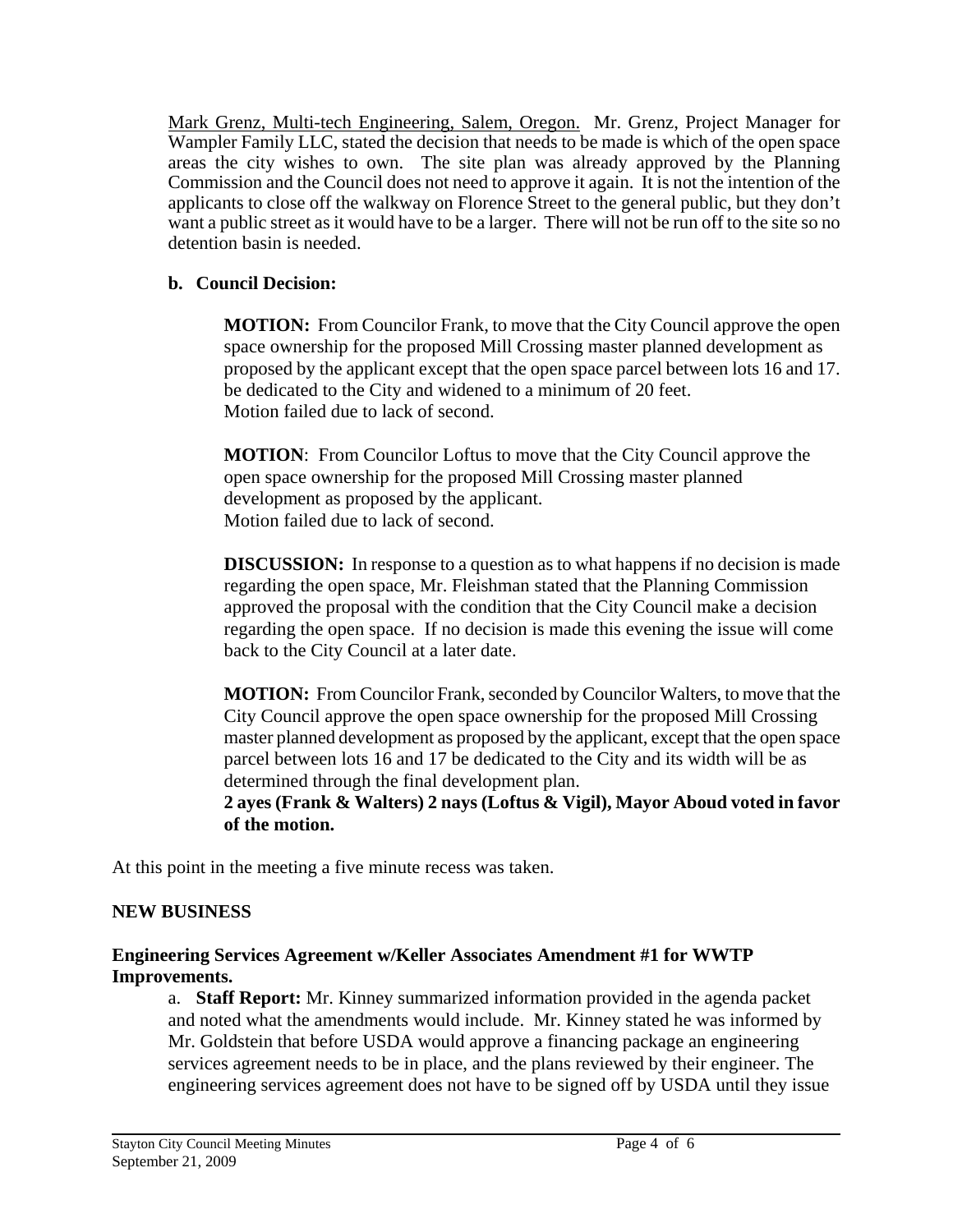their letter of conditions, but if the city waits they could loose the construction season.

**b. Council Deliberation:** None.

# **c. Council Decision:**

**MOTION:** From Councilor Walters, seconded by Councilor Vigil, to move to approve Amendment #1 to the Engineering Services Agreement with Keller Associates for design of the Stayton Wastewater Treatment Facility improvements in the estimated amount of \$1,129,700.

Motion passed: 4:0.

# **Grant Request from Three Flags Organization for Police Department**

- **a. Staff Report:** Mr. Sebens summarized his staff report included in the agenda packet.
- **b. Council Deliberation:** In response to a concern regarding the educational aspect of the grant, Mr. Sebens stated that when a citizen is stopped for not wearing a seat belt, it helps raise the awareness and makes the streets of Stayton safer. The media will be notified of the campaign ahead of time to get the educational part out to the community. The statistics received are then forwarded to the Three Flags Campaign.

# **c. Council Decision:**

**MOTION:** From Councilor Vigil, seconded by Councilor Loftus, to move to authorize the Acting Chief of Police to submit a grant application for \$1,440 to the Oregon Association of Chiefs of Police and 3-Flags Campaign. Motion passed: 4:0.

# **STAFF/COMMISSION REPORTS**

# **Finance Director's Report – Christine Shaffer**

**a. Monthly Finance Department Report:** There were no questions.

# **Acting Police Chief's Report – Rich Sebens**

**a. Statistical Report August 2009**: Mr. Sebens reported that the monthly statistics were consistent with previous months. There were no questions from Council.

# **Public Works Director's Report – Dave Kinney**

 **a. August 2009 Monthly Operating Report**: Mr. Kinney stated that the monthly operating report includes community service hours for October 2008 through September 2009. Councilor Frank pointed out that the trees in Riverfront Park are in poor condition. Mr. Kinney stated that due to poor soil conditions and the need for water some of the trees have not done well. Staff will review the situation towards the end of September.